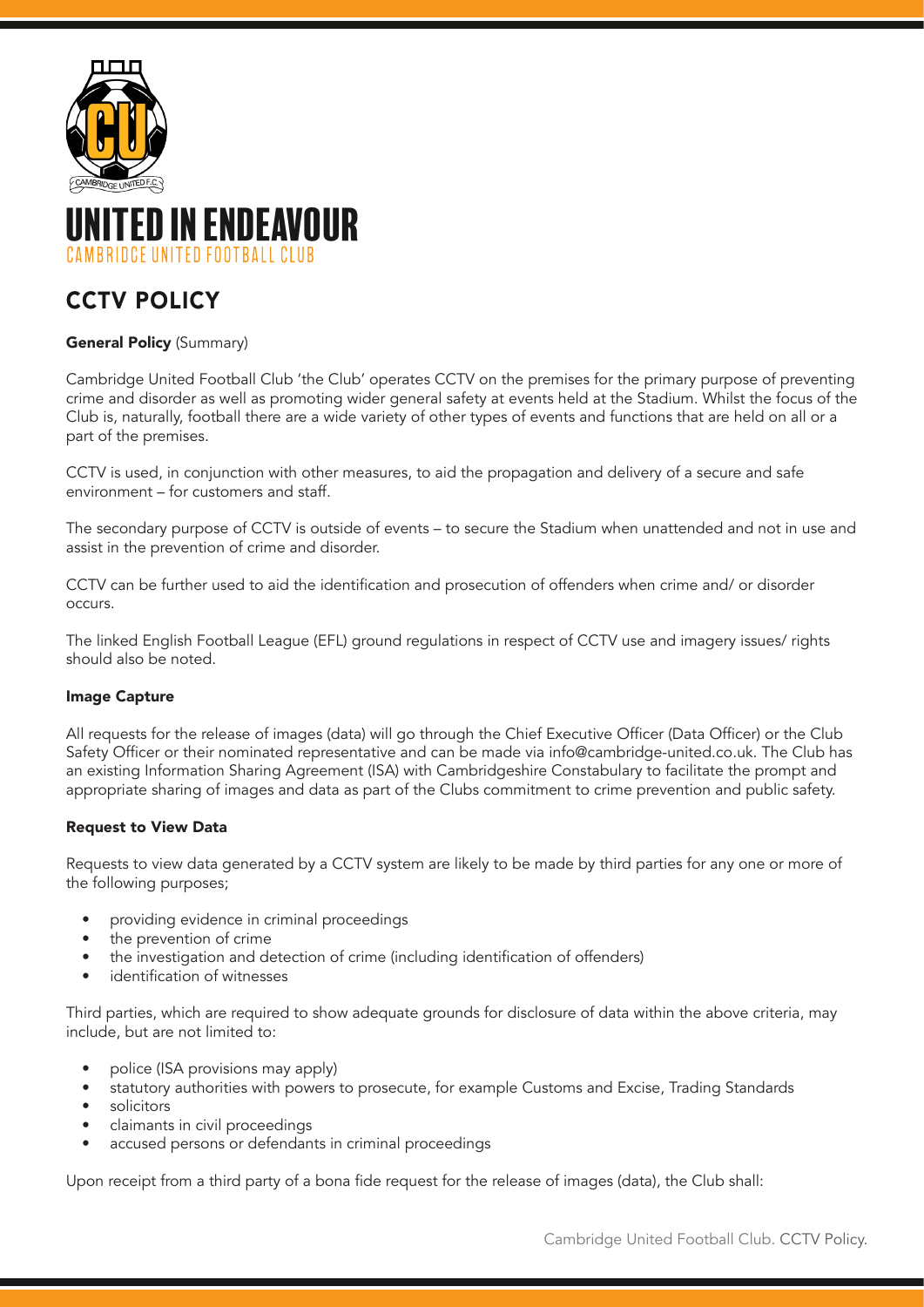- Not unduly obstruct a third party investigation to verify the existence of relevant data
- Ensure the retention of data which may be relevant to a request, but which may be pending application for, or the issue of, a court order or subpoena. A time limit shall be imposed on such retention, which will be notified at the time of the request

Where requests fall outside the terms of disclosure and Subject Access legislation, the Club shall:

- Be satisfied that there is no connection with any existing data held by the police in connection with the same investigation
- Treat all such enquiries with strict confidentiality